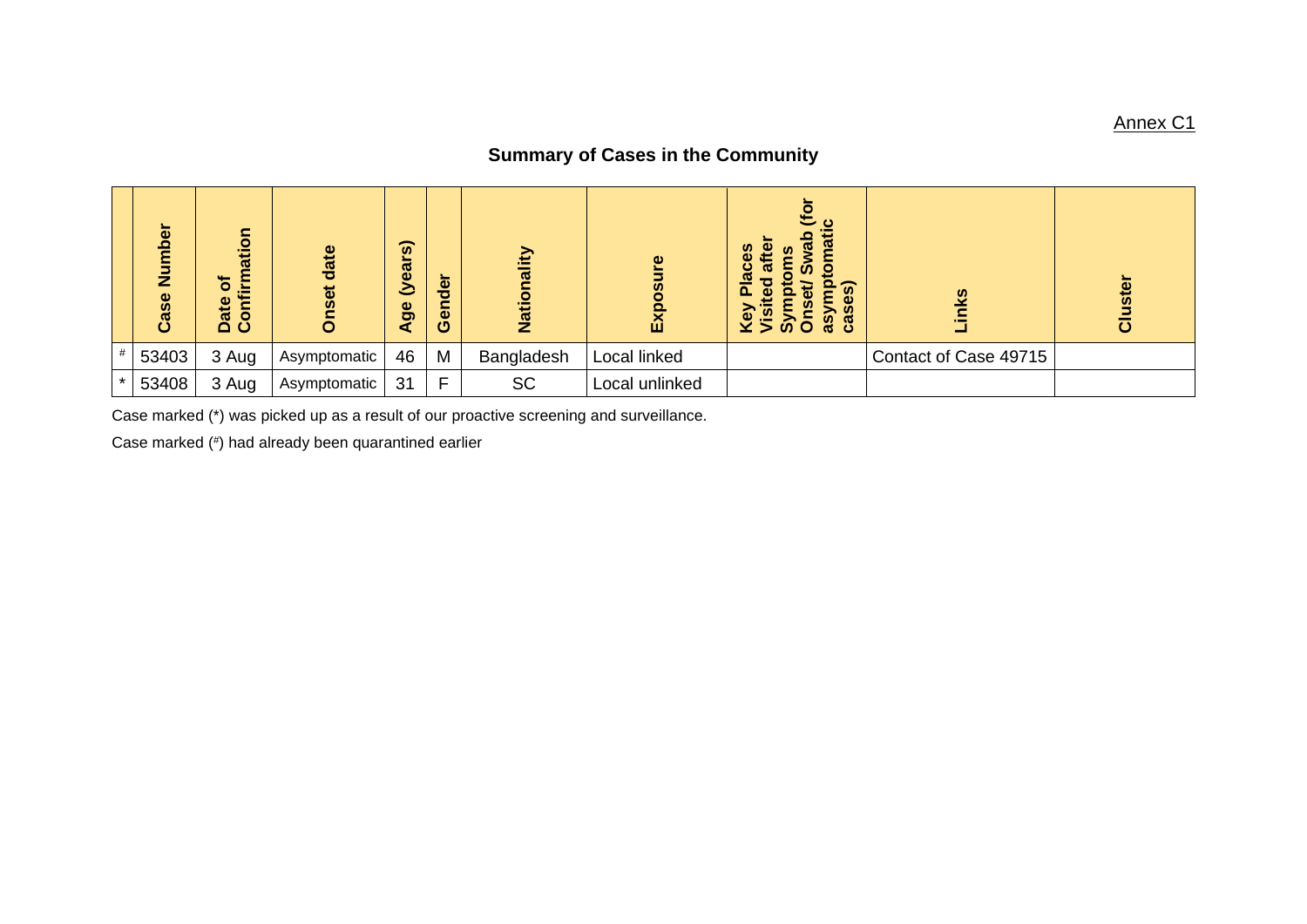## **Summary of Imported Cases**

|                       | Case Number | Confirmation<br>$\sigma$<br>Date | <b>Onset date</b> | (years)<br>Age | Gender | Nationality                        | History<br>Travel | Exposure | Links                 | Cluster |
|-----------------------|-------------|----------------------------------|-------------------|----------------|--------|------------------------------------|-------------------|----------|-----------------------|---------|
|                       | 53256       | 3 Aug                            | Asymptomatic      | 35             | F      | India<br>(Dependant's Pass holder) | India             | Imported |                       |         |
|                       | 53326       | 3 Aug                            | Asymptomatic      | 5              | M      | India<br>(Dependant's Pass holder) | India             | Imported | Contact of Case 52859 |         |
|                       | 53327       | 3 Aug                            | 1 Aug             | 42             | M      | India<br>(Work Pass holder)        | India             | Imported |                       |         |
| $\tilde{\phantom{a}}$ | 53404       | 3 Aug                            | Asymptomatic      | 36             | M      | India<br>(Work Pass holder)        | India             | Imported |                       |         |
|                       | 53405       | 3 Aug                            | Asymptomatic      | 73             | M      | <b>PR</b>                          | India             | Imported |                       |         |
| ~                     | 53406       | 3 Aug                            | Asymptomatic      | 68             | F      | <b>PR</b>                          | India             | Imported |                       |         |
|                       | 53407       | 3 Aug                            | Asymptomatic      | 19             | M      | India<br>(Student's Pass holder)   | India             | Imported |                       |         |

Cases marked (~) had been placed on Stay-Home Notice upon arrival in Singapore.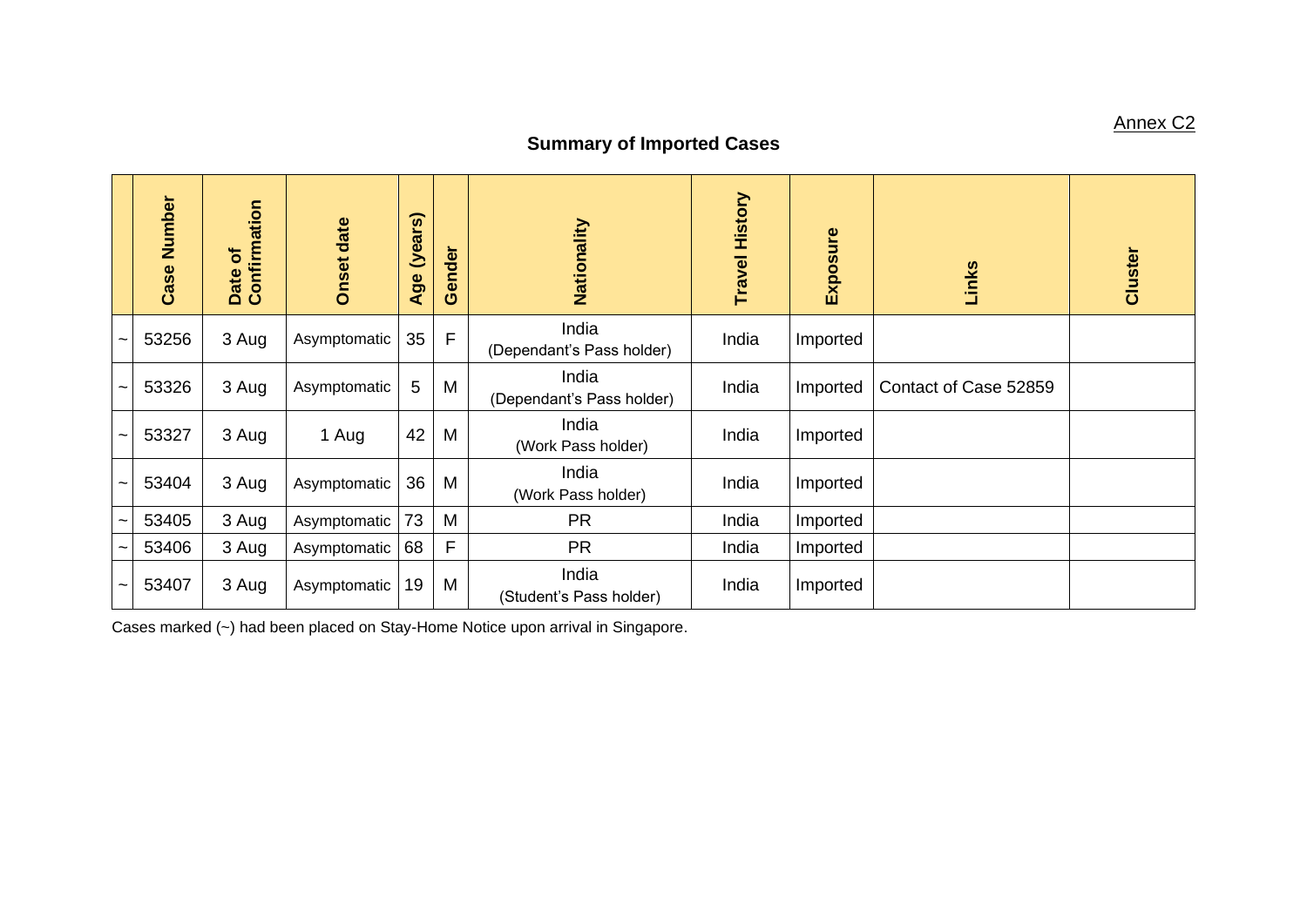## **Public Places Visited by Cases in the Community during Infectious Period<sup>1</sup>**

| <b>Date</b> | <b>Time</b>    | <b>Location (Address)</b>                                                                |  |  |  |  |
|-------------|----------------|------------------------------------------------------------------------------------------|--|--|--|--|
| 21 Jul      | 1500h to 1550h | Raffles City Shopping Centre (252 North Bridge Road)<br><b>Raffles City Market Place</b> |  |  |  |  |
| 21 Jul      | 1510h to 1610h | Funan Mall (107 North Bridge Road)                                                       |  |  |  |  |
| 21 Jul      | 1730h to 2030h | Ramada by Wyndham Singapore at Zhongshan Park (16<br>Ah Hood Road)                       |  |  |  |  |
| 22 Jul      | 1145h to 1220h | Hillion Mall (17 Petir Road)<br>Watsons                                                  |  |  |  |  |
| 22 Jul      | 1430h to 1540h | Hillion Mall (17 Petir Road)<br>McDonald's<br><b>FairPrice</b><br>$\bullet$              |  |  |  |  |
| 23 Jul      | 1730h to 2030h | Ramada by Wyndham Singapore at Zhongshan Park (16<br>Ah Hood Road)                       |  |  |  |  |
| 24 Jul      | 1930h to 2200h | Northpoint City (930 Yishun Avenue 2)<br>Din Tai Fung                                    |  |  |  |  |
| 25 Jul      | 1230h to 1400h | Ananas Cafe (10 Choa Chu Kang Avenue 4)                                                  |  |  |  |  |
| 25 Jul      | 1255h to 1430h | myCK (478 Tampines Street 44)                                                            |  |  |  |  |
| 25 Jul      | 1335h to 1430h | Bukit Panjang Integrated Transport Hub (15 Petir Road)<br>Mr Teh Tarik deli              |  |  |  |  |
| 25 Jul      | 1600h to 1735h | myCK (478 Tampines Street 44)                                                            |  |  |  |  |
| 25 Jul      | 1800h to 2000h | CT Hub (2 Kallang Avenue)<br><b>Botanict</b>                                             |  |  |  |  |
| 25 Jul      | 2230h to 0030h | Al-Sahira Restaurant (200 Jalan Sultan)                                                  |  |  |  |  |
| 26 Jul      | 1250h to 1540h | Bugis Junction (200 Victoria Street)<br>adidas<br><b>KFC</b>                             |  |  |  |  |
| 26 Jul      | 1430h to 1530h | Sunshine Place (475 Choa Chu Kang Avenue 3)<br>Giant                                     |  |  |  |  |
| 27 Jul      | 1335h to 1435h | Bukit Panjang Integrated Transport Hub (15 Petir Road)<br>Mr Teh Tarik deli              |  |  |  |  |
| 28 Jul      | 1115h to 1215h | IKEA Alexandra (317 Alexandra Road)                                                      |  |  |  |  |
| 28 Jul      | 1200h to 1300h | NG AH SIO Bak Kut Teh (208 Rangoon Road)                                                 |  |  |  |  |

<sup>1</sup> Excludes residence, workplaces, healthcare facilities and public transport. This list will be updated on a rolling 14-days basis, i.e. one incubation period, and as epidemiological investigations progress.